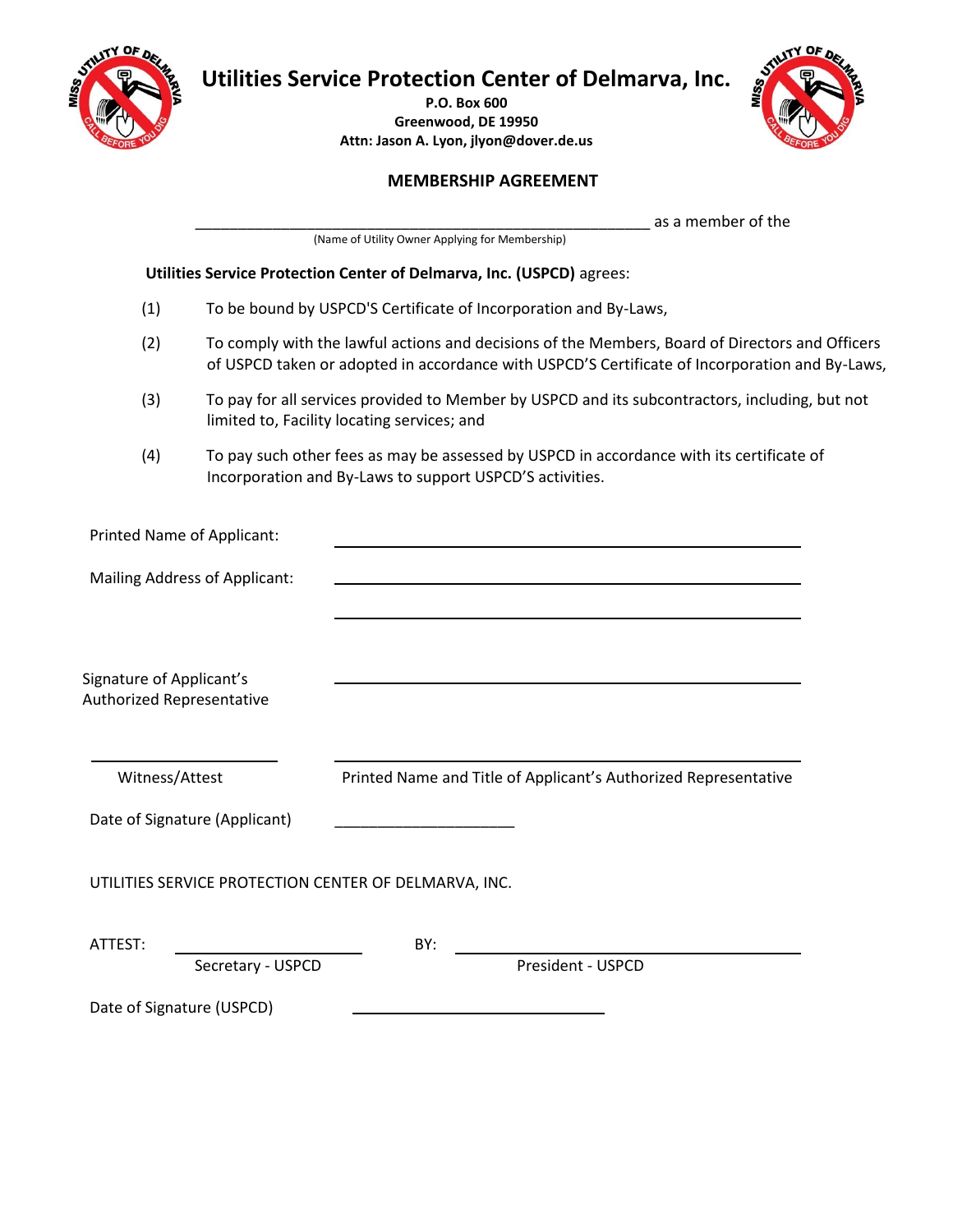# **NEW MEMBER DATABASE & DISTRICT CODE SET-UP FORM**

## **MEMBER COMPANY NAME:**

#### **DISTRICT CODE NAME:**

**New Member** - you may suggest a district code name using no more than **(5)** alpha/numeric characters.

# **SERVICE AREA (Check Appropriate Box):**

| <b>Eastern Shore MD</b> | <b>Delaware</b> |
|-------------------------|-----------------|
|                         |                 |

What Counties are your facilities located in?

## **TYPES OF UNDERGROUND FACILITY(S): Check all that apply.**

| Telephone | Cable TV | <b>Gas</b> | Electric | Water | Sewer | Fiber  | Other: |
|-----------|----------|------------|----------|-------|-------|--------|--------|
|           |          |            |          |       |       | Optics |        |
|           |          |            |          |       |       |        |        |

Note: If 'Other' please explain what the utility/facility is.

**TRANSMISSION:** This is the method you will receive tickets, daily district code audits, weekly 'Good Morning' messages and call center notices. If using specialized receiving software, it must be able to process all call center transmissions.

**Check one:** 

| <b>FAX</b> | Voice Only [] | <b>EMAIL</b> [] Waiver required   FTP [] Waiver required |  |
|------------|---------------|----------------------------------------------------------|--|
|------------|---------------|----------------------------------------------------------|--|

**Based on what you selected as your method of receiving call center tickets/notices, please provide:** 

FAX NUMBER:  $($ VOICE PHONE NUMBER: ()

EMAIL ADDRESS:

FTP ADDRESS:

FTP LOGIN: FTP PASSWORD:

#### **TICKET CHECK POSITIVE RESPONSE METHOD – check one.**

| Status by Web Service []                                                                                                                      | Status by Website []   |
|-----------------------------------------------------------------------------------------------------------------------------------------------|------------------------|
| If you choose FTP, our Ticket Check Team will contact you   If you choose the web application, we will email you the<br>for your credentials. | access code. $EMAIL =$ |

**NOTE:** All members will be given phone access to Ticket Check (1-866-821-4226), via a 10 digit member code.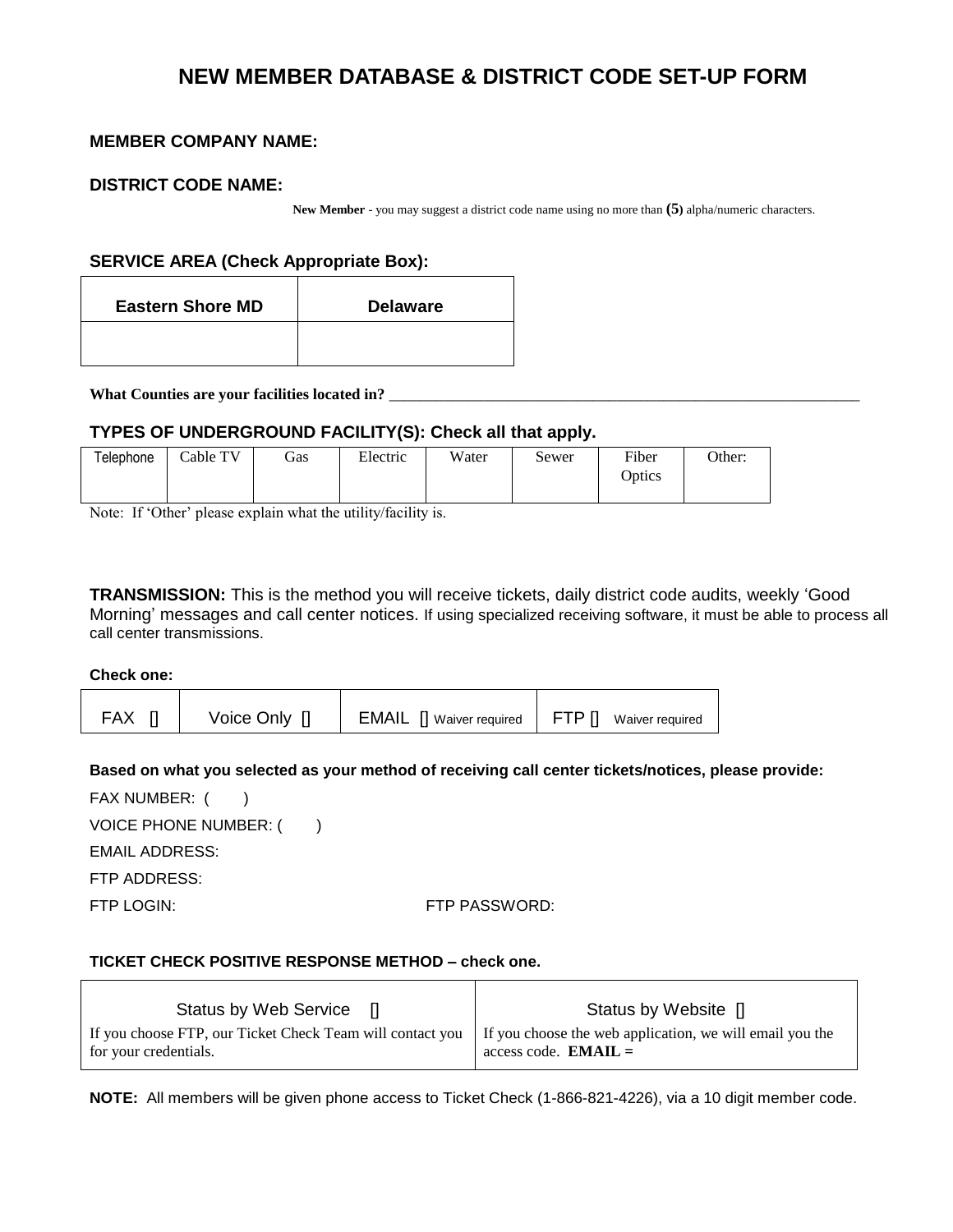## **DAYTIME – District Code Contact Information**

| We are using a contract locating company. [ ] YES [ ] NO<br>If you selected YES - the below information should be the contract locating company's information.<br>If you selected NO – please enter your company/member information. |            |              |
|--------------------------------------------------------------------------------------------------------------------------------------------------------------------------------------------------------------------------------------|------------|--------------|
| Daytime Contact Name:                                                                                                                                                                                                                |            |              |
| Company Name:                                                                                                                                                                                                                        |            |              |
| Contact Telephone Number: ()                                                                                                                                                                                                         | Fax: $($ ) |              |
| Contact Email Address (if available):                                                                                                                                                                                                |            |              |
| Alternate Contact Name:                                                                                                                                                                                                              |            |              |
| Alternate Contact Telephone Number: ()                                                                                                                                                                                               |            |              |
| Mailing Address:                                                                                                                                                                                                                     |            |              |
| Hours of Operations: Open Time                                                                                                                                                                                                       | Close Time | Days of Week |

## **AFTER HOURS - EMERGENCY TICKET, District Code Contact Information**

The call center transmits your tickets 24/7. Some members require an additional after hour delivery of emergency tickets using an automated voice out service. If you would like to subscribe to this free service when your office is closed, please complete the below fields. *If you are using a contract locating company to respond to your after hour emergencies, please enter their information below. For more information on this voice ticket delivery method, please call 410-782-2057.*

Please check the applicable box if it applies;

- [ ] **We do not require a secondary automated emergency ticket notification.**
- [ ] **Yes, we want the automated notification, the below information is for our contract locating company.**
- [ ] **Yes, we want the automated notification, the below information is my member information.**

Primary Company Name:

Primary Contact Name:

First attempt - Emergency Dispatch Telephone: ()

Second attempt - Emergency Dispatch Telephone: ()

The automated voice out service can be programmed to dial prompts or extension numbers. If your afterhour's notification requires a prompt or extension number, please provide this information.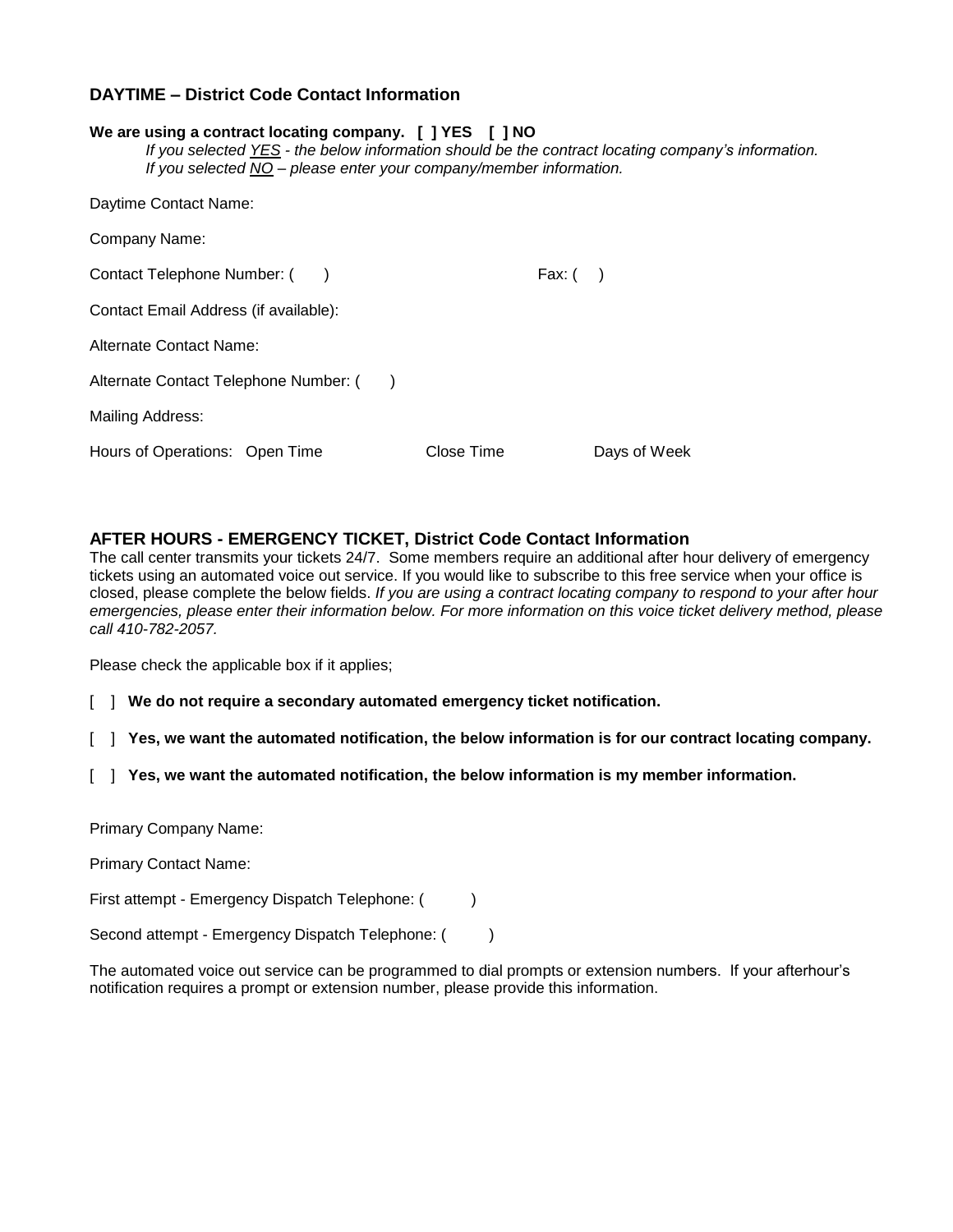**MEMBER Invoice Contact Information:** This is the person who will receive invoices via email.

Company name to appear on invoice:

Send invoices to this email address:

Billing Contact Name:

Billing Contact Telephone Number: () Fax: ()

Contact Email Address (if different from invoice email):

Mailing Address:

**MEMBER Database/Mapping Contact Information**: This is the person, company or agent you authorize as your notification (buried plant) database contact and manager. If you are using a company other than the Service Agreement member, the call center will copy the below listed **member** on all notification database correspondence whenever communicating with your agent.

Members (and their designated agent) can create and manage the member district code notification database using IMAP, our internet mapping application. A login and password will be provided to the member (and agent). There are various levels of access privileges (view only, create/modify, approve and schedule). Electronic shape files can also be utilized, however approval and on line scheduling is managed via IMAP. Scheduling of member polygons will be processed on business days only.

**Member** Database/Mapping Contact Name:

| <b>Member</b> Contact Telephone Number: ( | Fax: ( |
|-------------------------------------------|--------|
|-------------------------------------------|--------|

**Member** Contact Email Address:

**Member** Mailing Address:

**\*If you authorize an agent/company to provide and manage your buried plant notification database, please complete the below fields.**

**Agent** Company Name:

**Agent** Contact Name:

**Agent** Contact Telephone Number: ( ) Fax: ( )

**Agent** Contact Email Address:

**Agent** Mailing Address:

# **NOTE: It is the member's responsibility to notify the call center regarding any and all changes to their district database information.**

**WEBSITE Contacts:** The below contact information will be posted on our website when the ticket number is viewed via Search and Status. These contact numbers can be the member or their contract locating company.